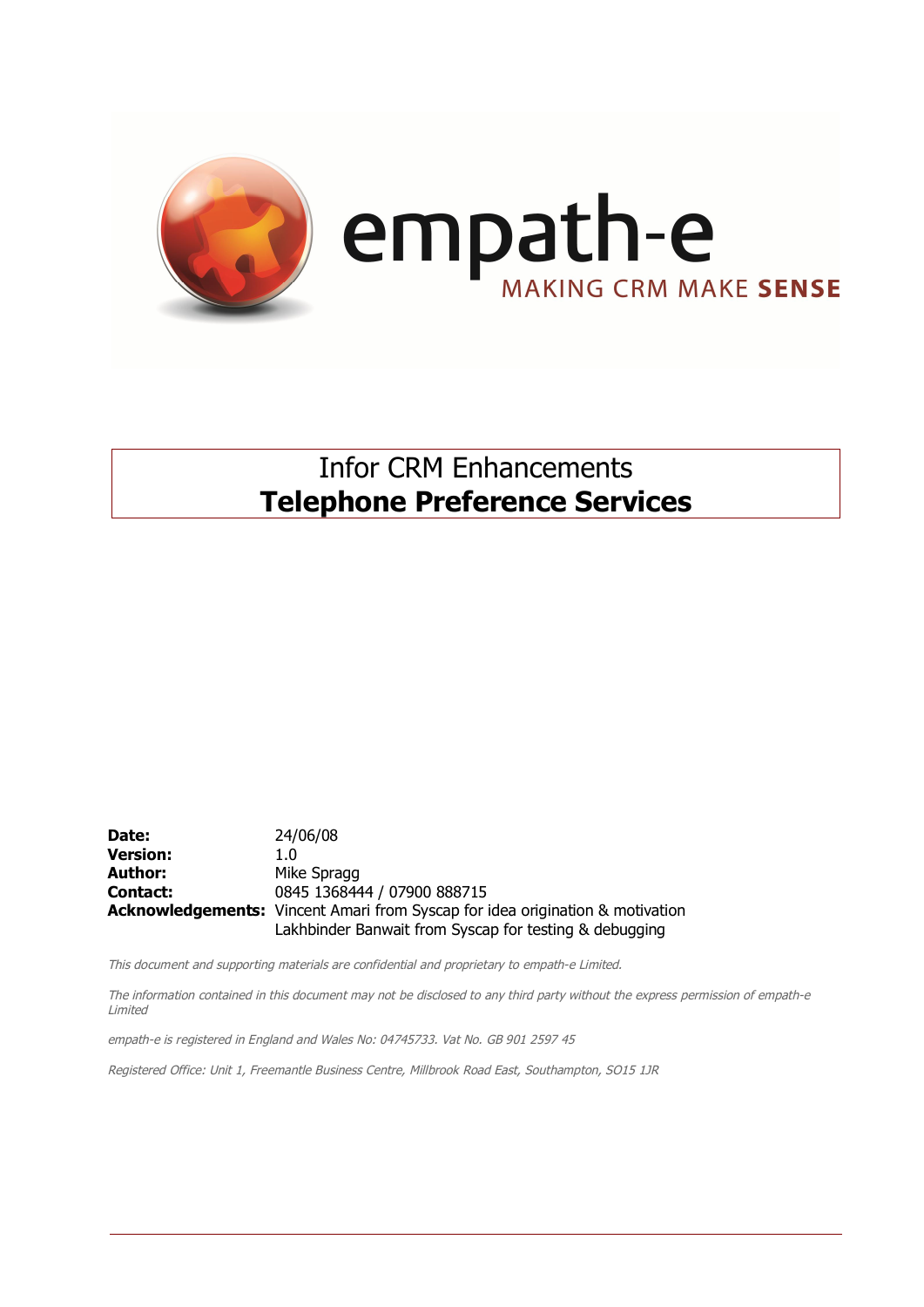## **CONTENTS**

| 1.0 |  |
|-----|--|
|     |  |
|     |  |
|     |  |
|     |  |
|     |  |
| 2.0 |  |
| 3.0 |  |
|     |  |
|     |  |
|     |  |
|     |  |
|     |  |

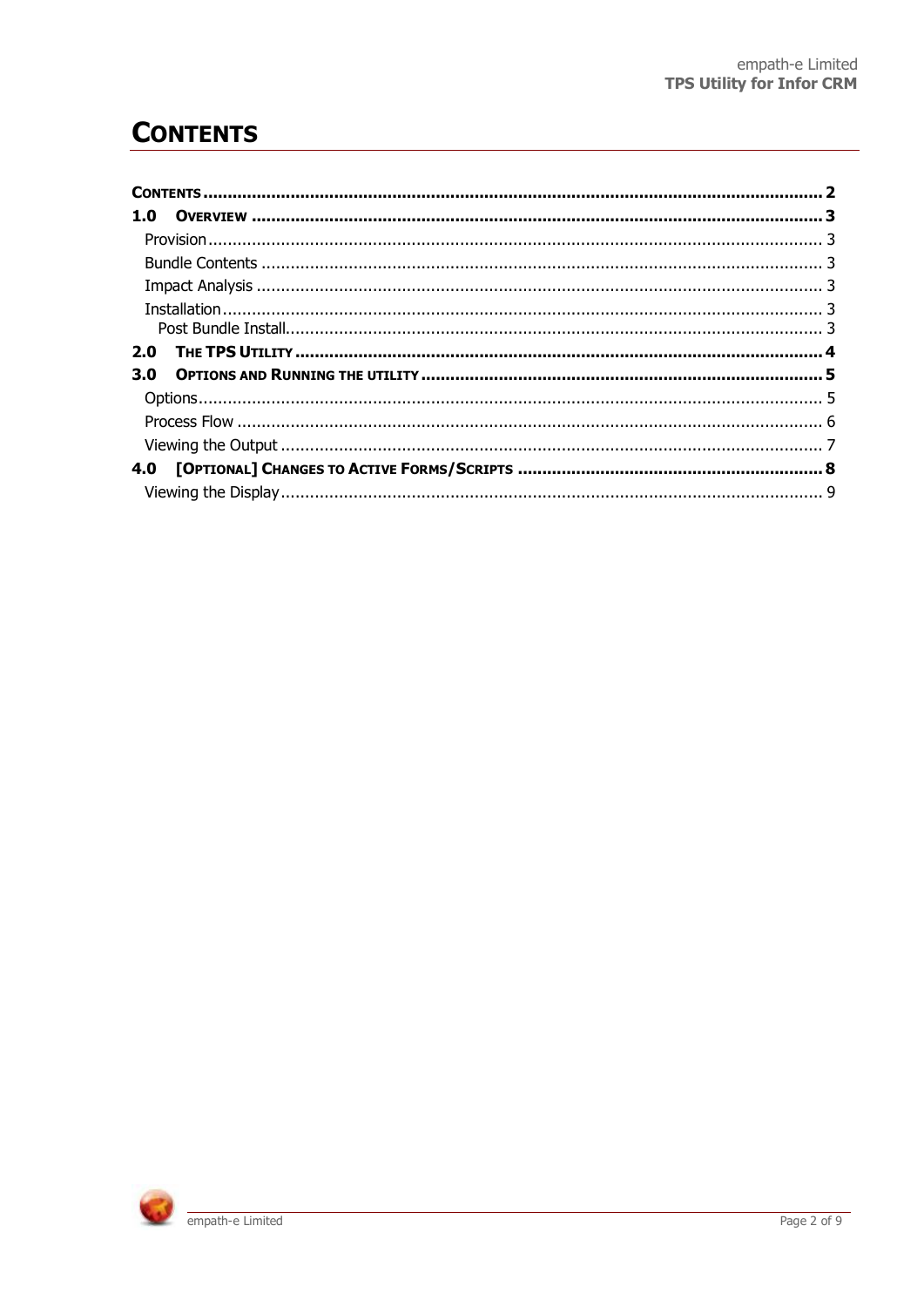# **1.0 OVERVIEW**

### **Provision**

- Provide ability to scan a file produced by the Telephone Preference Service and update Infor CRM Contact & Account records as appropriate
- Enable optional scan of contact and/or account records for business/residential file
- Provide visual feedback on the main forms to indicate who is TPS barred or not
- In order to use this utility you must register with TPS and purchase the file directly from them. This information can be found at http://www.tpsonline.org.uk/tps/. You should purchase the full download, **without** spaces file.
- Ensure utility can scan & process millions of records now held by TPS in a timely fashion at the time of writing this now exceeds 13 million telephone numbers.

#### **Bundle Contents**

The following plugins are supplied or updated in this bundle.

| <b>Plugin Type</b> | Item                                      |
|--------------------|-------------------------------------------|
| Forms System:      | <b>EMAF TPS</b>                           |
| Toolbars System:   | <b>EMTB COMMS</b>                         |
| Example forms:     | Account Detail_example                    |
|                    | Contact Detail example                    |
| Create Field       | CONTACT:COMMS TPS STATUS VARCHAR(64) NULL |
|                    | ACCOUNT:COMMS_TPS_STATUS VARCHAR(64) NULL |
| Create Indexes     | ACCOUNT COMMS TPS STATUS on ACCOUNT       |
|                    | (COMMS TPS STATUS)                        |
|                    | CONTACT_COMMS_TPS_STATUS on CONTACT       |
|                    | (COMMS_TPS_STATUS)                        |

#### **Updated:**

(None)

#### **Impact Analysis**

The bundle will install 2 columns and 2 indexes but these can be easily removed without issue. The other plugins are unique and can be removed without further issue.

### **Installation**

Simply install the bundle as normal – all plugins are unique and the bundle will update the scripts as necessary.

#### **Post Bundle Install**

Create a folder to store the TPS file purchased earlier and the utility will also write to this folder for logging purposes.

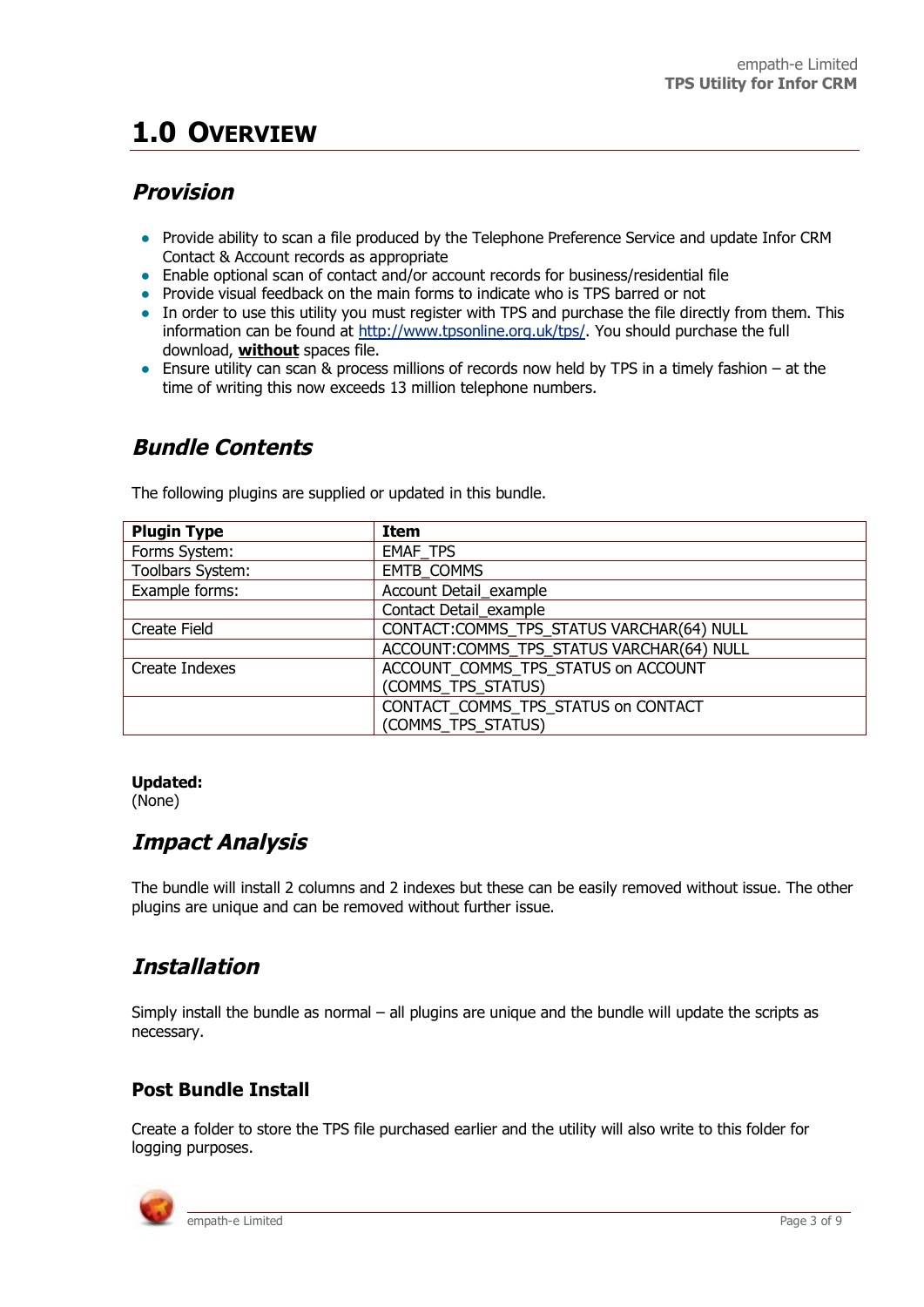# **2.0 THE TPS UTILITY**

Login to Infor CRM as **Admin** and from the toolbar select the TPS Icon and the following is displayed:

| <b>Empath-e TPS Check</b> |                                                                                                                                                                                                                                                                |
|---------------------------|----------------------------------------------------------------------------------------------------------------------------------------------------------------------------------------------------------------------------------------------------------------|
|                           |                                                                                                                                                                                                                                                                |
|                           | empat                                                                                                                                                                                                                                                          |
|                           |                                                                                                                                                                                                                                                                |
|                           | с                                                                                                                                                                                                                                                              |
| c:\tmp\audit.txt          | c                                                                                                                                                                                                                                                              |
| Update Do Not Phone?      |                                                                                                                                                                                                                                                                |
|                           | Start >>                                                                                                                                                                                                                                                       |
|                           | <b>Telephone Preference Service</b><br>Use this form to update contacts in the<br>database with the details held by the Telephone<br>Select the file and press 'Start' to process.<br>c:\tmp\tps.txt<br>□ Change Status ?<br>Scan Contacts ?<br>Scan Accounts? |

#### **(It is important you login as Admin, as this bypasses the security layer and ensures all records are scanned and processed).**

Simply point the utility at the TPS file and select the options as required.

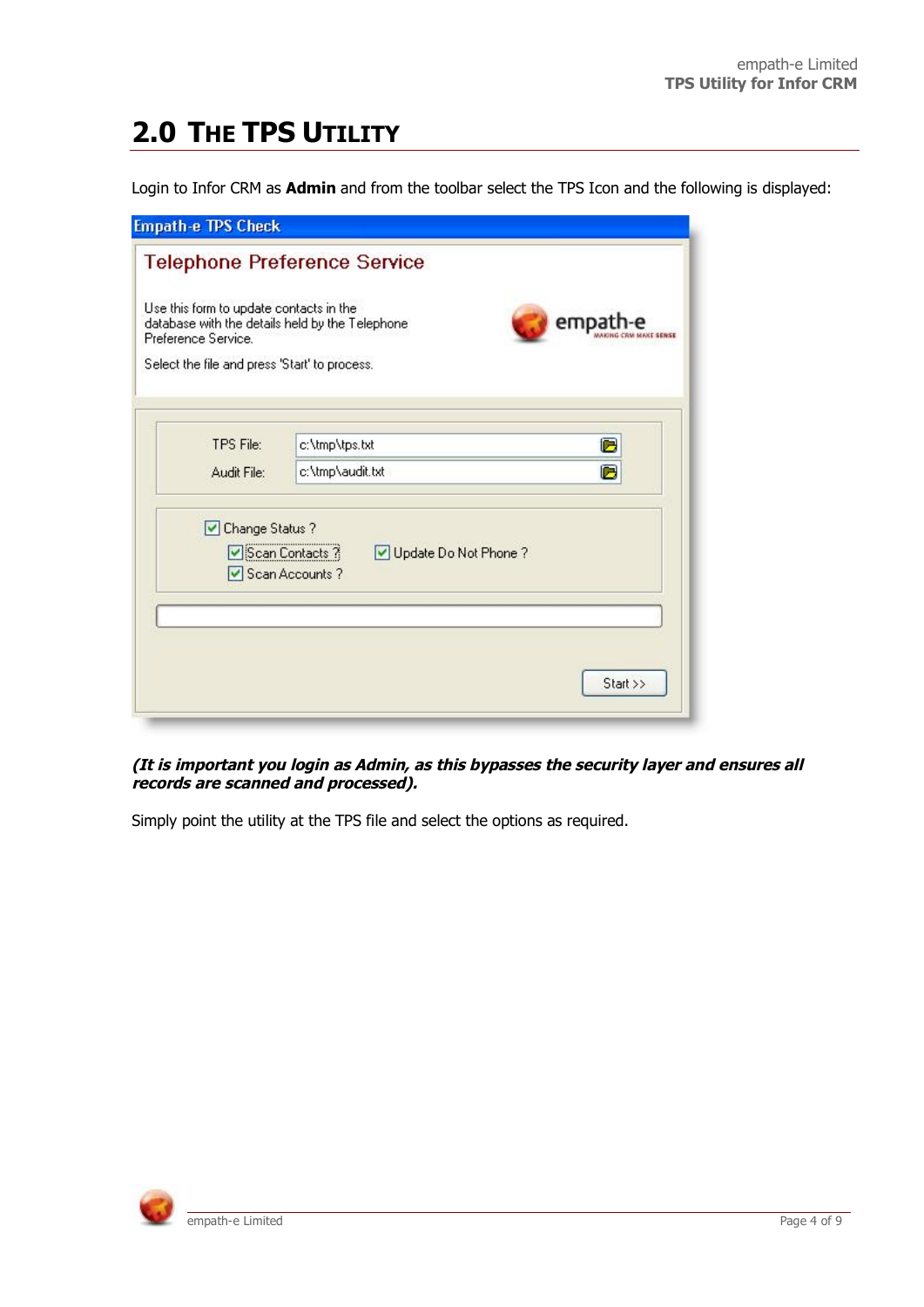## **3.0 OPTIONS AND RUNNING THE UTILITY**

| <b>TPS File</b>   | Point this to the file purchased from the TPS Service                  |
|-------------------|------------------------------------------------------------------------|
| <b>Audit File</b> | Ensure this folder exists, logging information is written to this file |

### **Options**

This determines how much data will be affected:

| <b>Change Status</b>  | When selected $-$ all Infor CRM rows are nulled out for the column           |
|-----------------------|------------------------------------------------------------------------------|
|                       | COMMS_TPS_STATUS - this ensures a "clean" run. However, if you are           |
|                       | processing multiple files then this should be switched Off to avoid negative |
|                       | updates on subsequent files. This is on by default.                          |
| <b>Scan Contacts</b>  | When selected, the Infor CRM Contact WORKPHONE is compared to the            |
|                       | TPS file. This is on by default.                                             |
| <b>Scan Accounts</b>  | When selected, the Infor CRM Account MAINPHONE is compared to the            |
|                       | TPS file. This is on by default.                                             |
| <b>Update 'Do not</b> | If this is selected, and the Scan Contacts option is selected, when a match  |
| Phone'                | is found then the Infor CRM Contact <b>DONOTPHONE</b> column is set to "T".  |

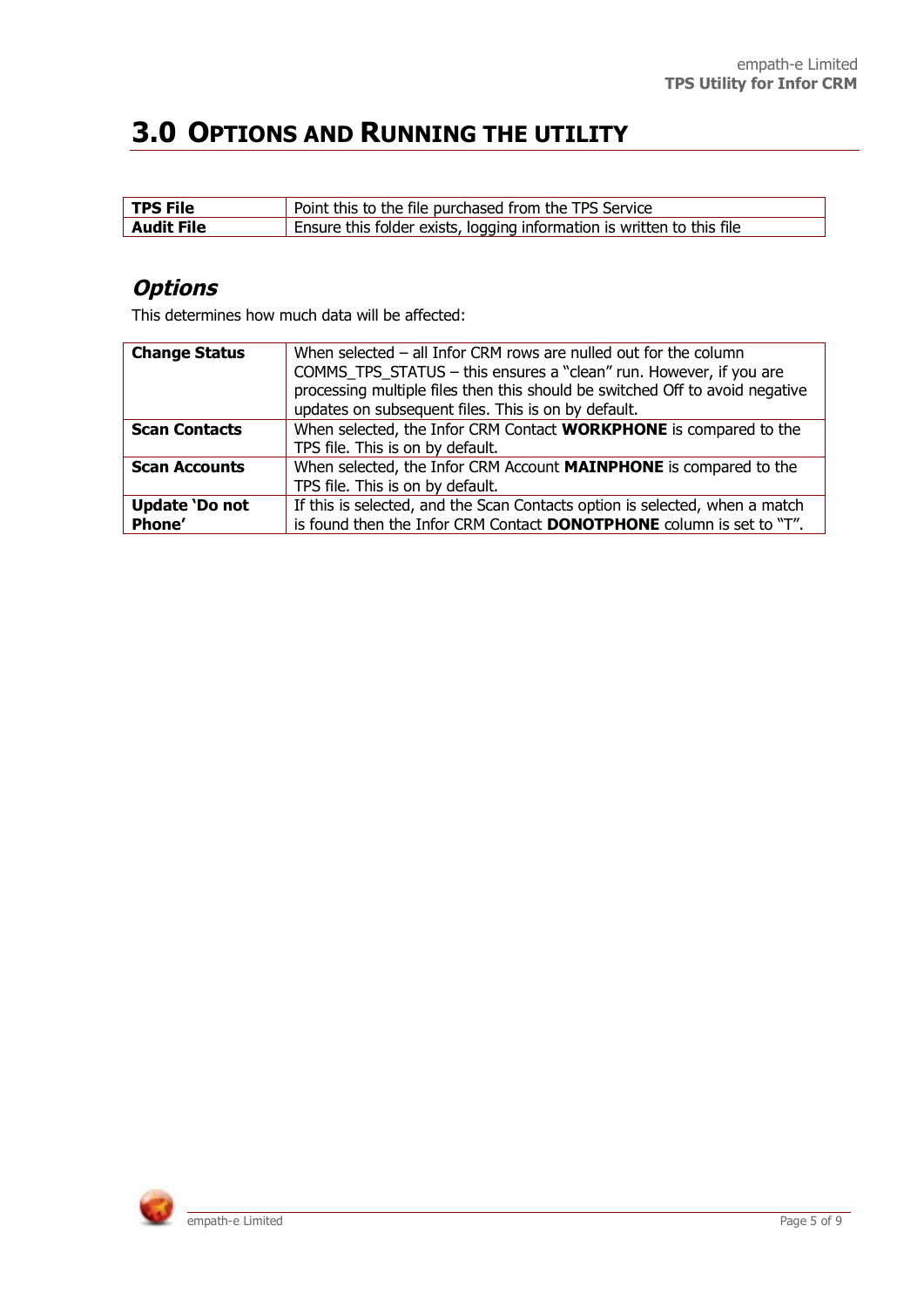### **Process Flow**

The following diagram summarises what happens during the processing of a TPS file.



By converting the TPS Text file to an Access Database the utility can utilise the indexes held on both systems, rather than a table scan of multiple thousands of rows against millions of text lines. It also avoids the need to pre-import the data into Infor CRM.

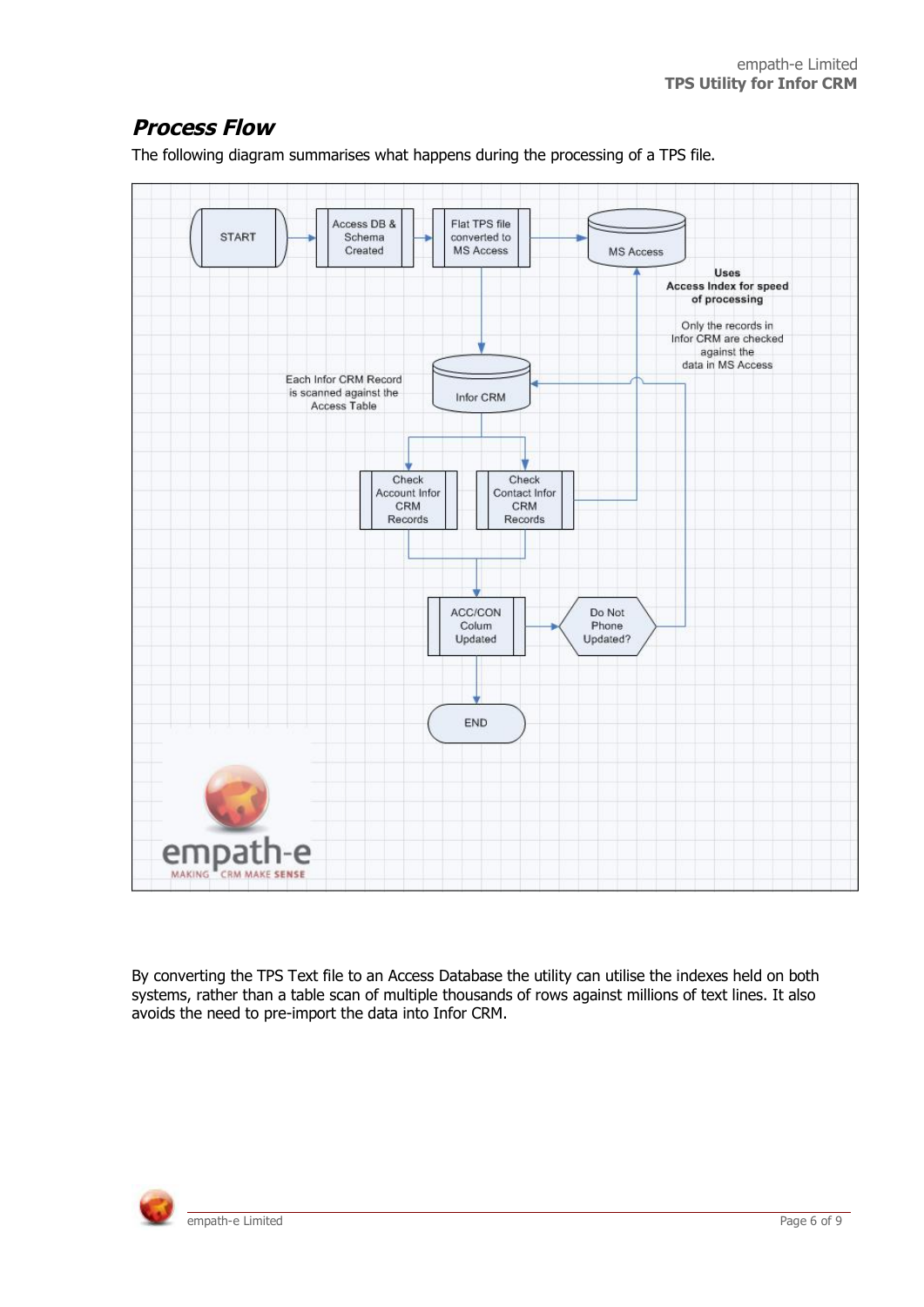### **Viewing the Output**

Once the utility has finished – an audit file is generated to display the results. You should examine this for errors and statistics.

| File Edit Format View Help                                                          |
|-------------------------------------------------------------------------------------|
| 04/07/2008 19:23:02 --- Opening Audit file                                          |
| 04/07/2008 19:23:02 --- opening TPS file                                            |
| 04/07/2008 19:23:02 --- Creating Schema File                                        |
| 04/07/2008 19:23:02 --- Checking for Access Database                                |
| 04/07/2008 19:23:02 --- Access Database existed, deleted                            |
| 04/07/2008 19:23:02 --- Creating Access Database                                    |
| 04/07/2008 19:23:02 --- Creating Access Table                                       |
| 04/07/2008 19:23:02 --- Creating Access Table Index                                 |
| 04/07/2008 19:23:02 --- Converting TPS file to Access, this will take a few minutes |
| 04/07/2008 19:23:02 --- Access Import Complete                                      |
| 04/07/2008 19:23:02 --- Clearing Contact TPS Status flags                           |
| 04/07/2008 19:23:02 --- Clearing Account TPS Status flags                           |
| 04/07/2008 19:23:02 --- Starting Account Check                                      |
| 04/07/2008 19:23:02 --- Account: 1                                                  |
| 04/07/2008 19:23:02 --- Found: A6UJ9A000000 08451368444                             |
| 04/07/2008 19:23:02 --- Finished Account Check                                      |
| 04/07/2008 19:23:02 --- Starting Contact Check                                      |
| 04/07/2008 19:23:02 --- Contact: 1                                                  |
| 04/07/2008 19:23:02 --- Found: C6UJ9A000000 08451368444                             |
| 04/07/2008 19:23:02 --- Finished Contact Check                                      |
| 04/07/2008 19:23:02 ---                                                             |
| 04/07/2008 19:23:02 --- --------------                                              |
|                                                                                     |
| 04/07/2008 19:23:02 --- Accounts : 1                                                |
| 04/07/2008 19:23:02 --- Total Matches : 2                                           |
| 04/07/2008 19:23:02 ---                                                             |
| 04/07/2008 19:23:02 --- ** Completed **                                             |
|                                                                                     |

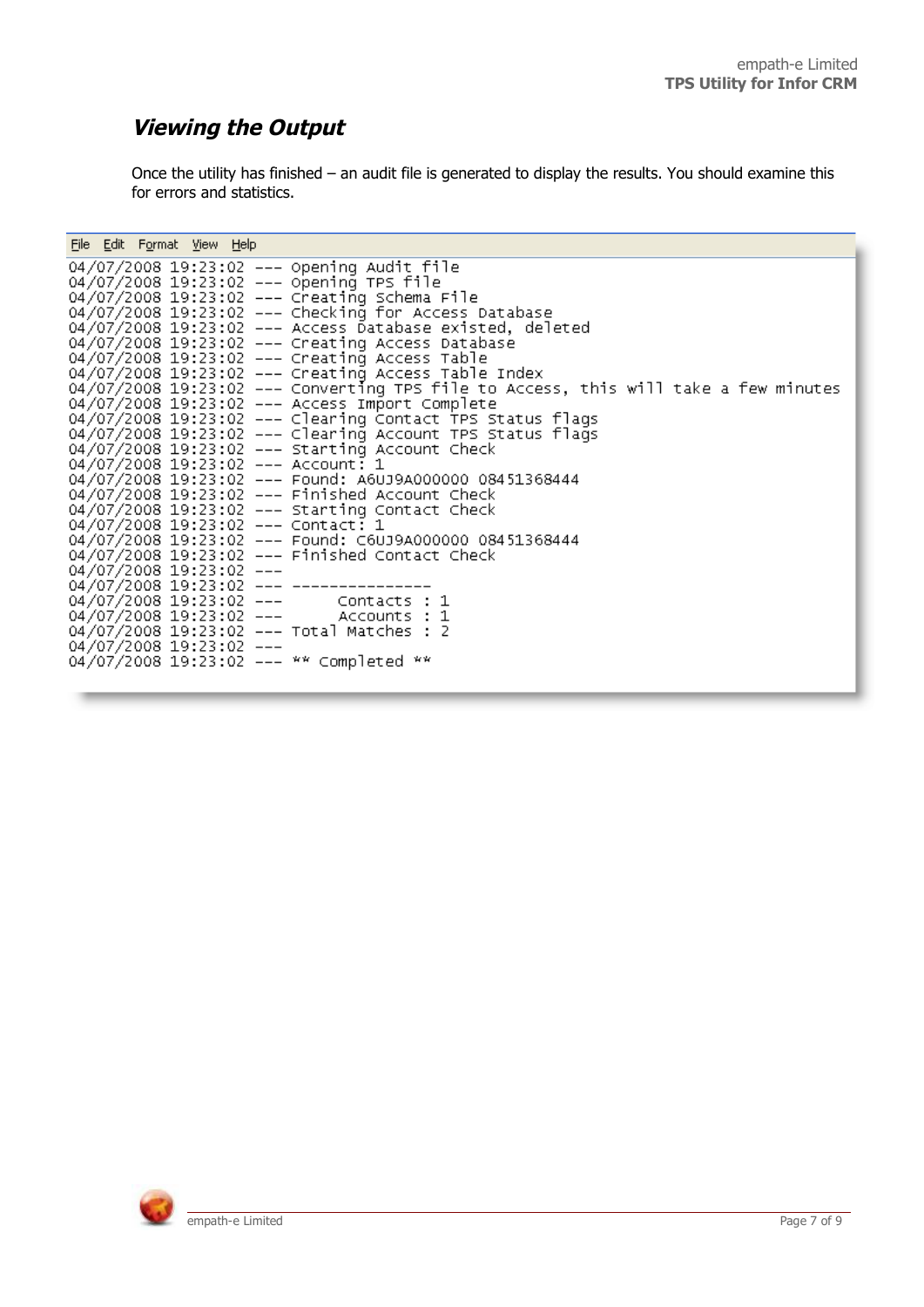## **4.0 [OPTIONAL] CHANGES TO ACTIVE FORMS/SCRIPTS**

We have provided two sample forms (Account Detail example and Contact Detail example) which you can open and cut/paste the changes needed for visual display of the current TPS Status for each record. This step is optional but does provide visual feedback when viewing any contact/account record in Infor CRM.

#### **Changes Needed**

Each AXFormChange needs to be modified to call the SetColourForTPSStatus subroutine as indicated below:



You should then paste the following code to the **end** of the script:

```
Sub SetColorForTPSStatus
```

```
dim TPS Status
    TPS Status = GetField("COMMS TPS STATUS","ACCOUNT","ACCOUNTID = '" & frmContactDetail.CurrentID & "'")
    Select Case Left (TPS Status 12)
     Case "No TPS Match"
           ppeMainPhone.Color = vbGreen
     ppeMainPhone.Color = vbGreen<br>ppeMainPhone.Hint = "Telephone Preference: " & TPS_Status<br>Case "TPS Matched "|
           ppeMainPhone.Color = vbRed
           ppeMainPhone.Hint = "Telephone Preference: " & TPS_Status
     Case Else
           \verb|ppelMainPhone|. Color = vblWhiteppeMainPhone.Hint = "Telephone Preference: (None Recorded)"
     End Select
End Sub
```
You should also click the ShowHint property for the telephone objects on the form.

**NB:** The Contact & Account Detail forms are different, ensure you copy the correct code block.